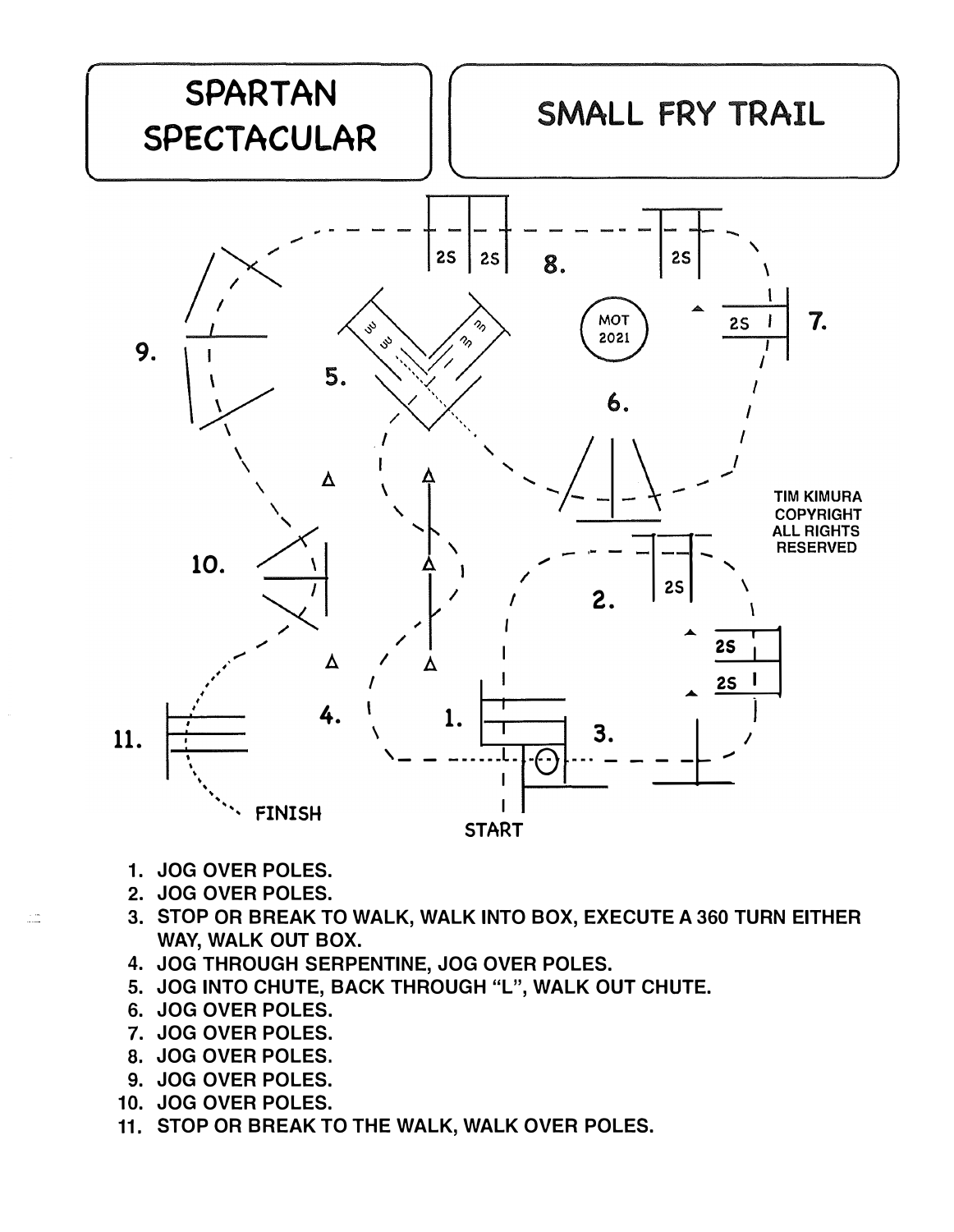## Spartan Spectacular

Small Fry Showmanship



- 
- 

المستبينين

- 
- 
- 
- 1. Walk until even with Judge<br>2. 90 degree turn<br>3. Trot 1/2 to judge<br>4. Break to walk 1/2 to judge<br>5. Stop and setup for inspection<br>6. After inspection back one horse length<br>7. 90 degree turn<br>8. Trot away
- 
-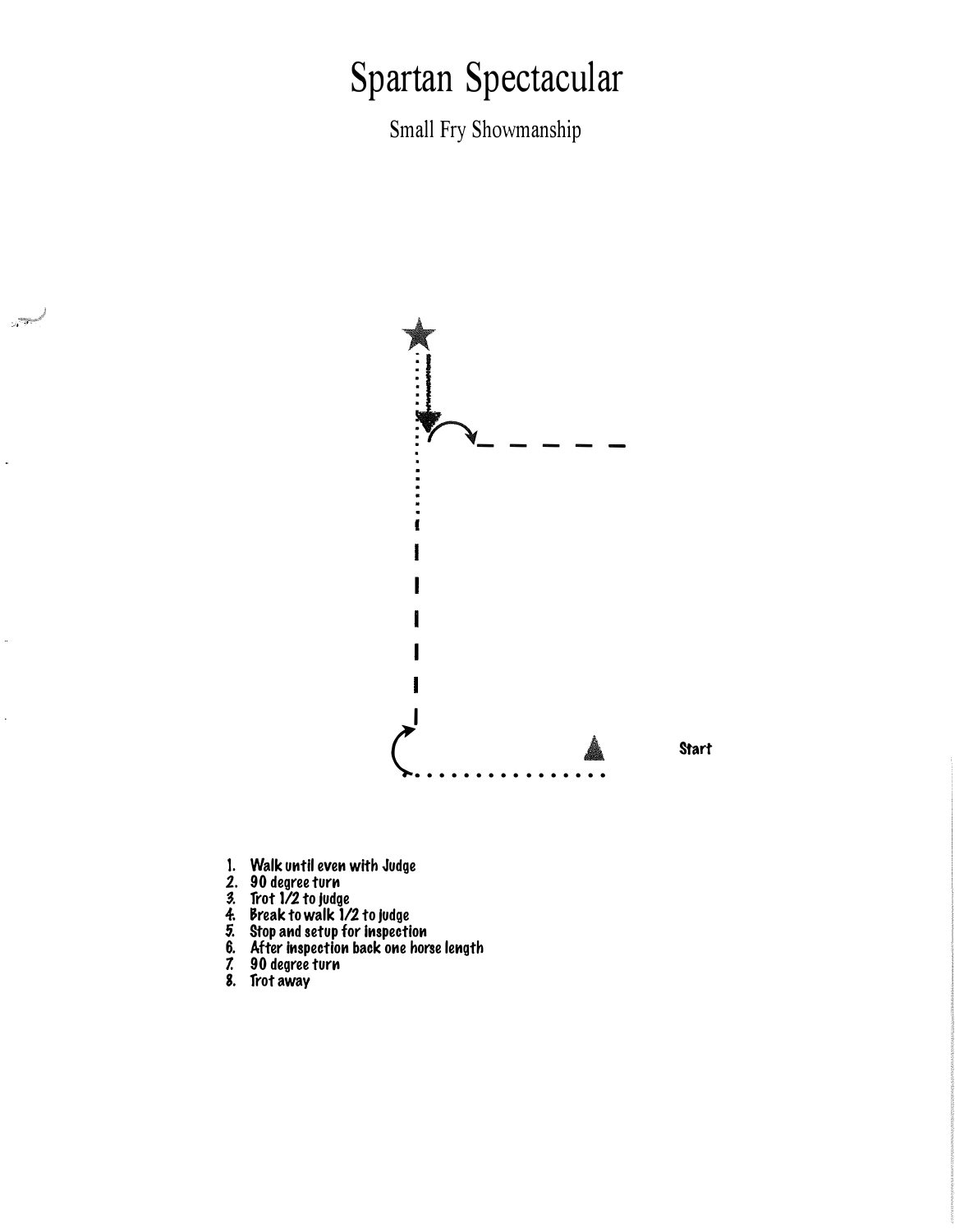## Spartan Spectacular

Small Fry Equitation



**Pattern Provided by:** 

(

**[HSEJWT-46]**